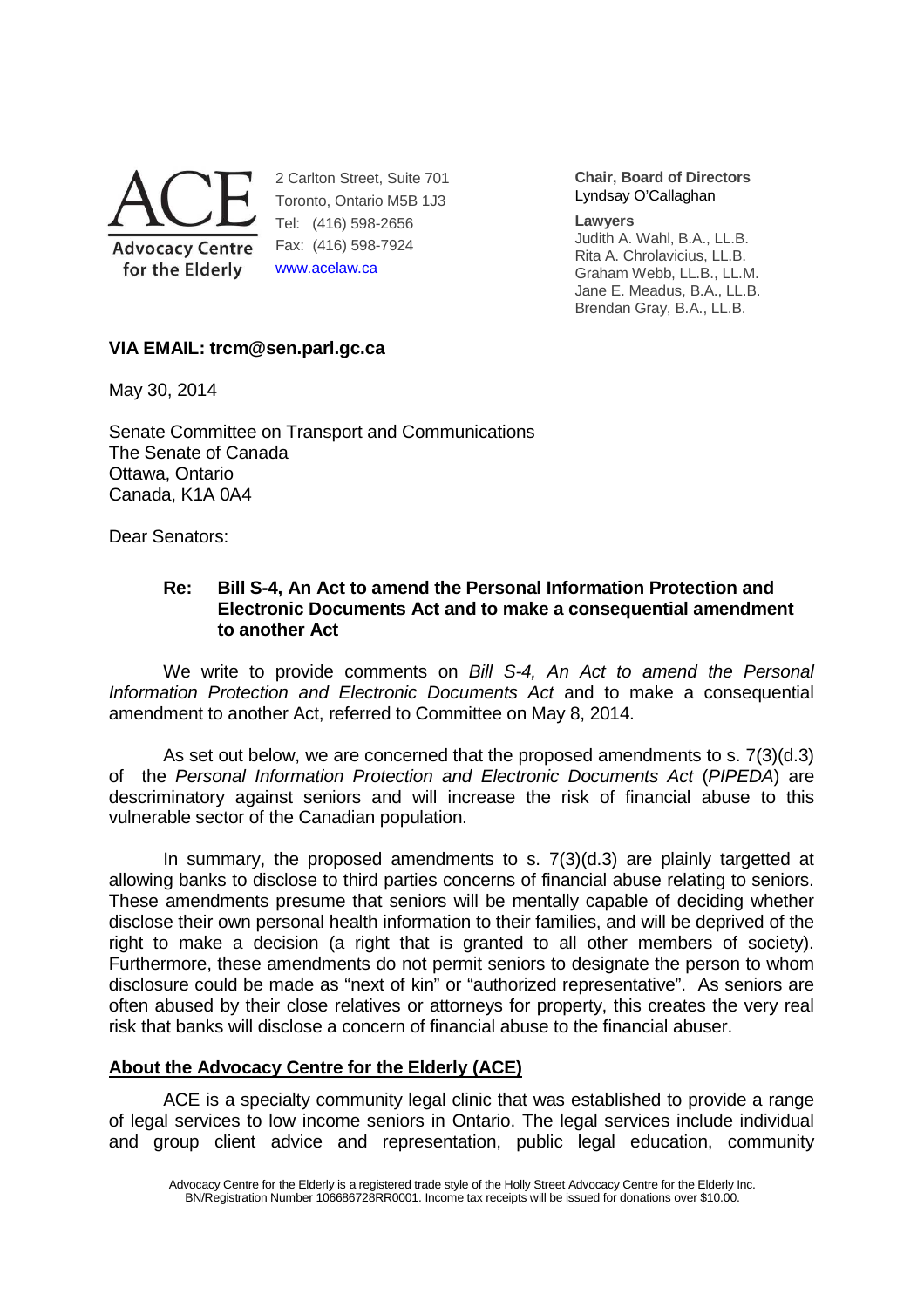development and law reform activities. ACE has been operating since 1984 and it is the first and oldest legal clinic in Canada with a specific mandate and expertise in legal issues affecting the older population.

ACE staff have had extensive experience in issues related to elder abuse and have been involved in many of the law, policy, and education initiatives related to these issues that have taken place in Ontario over the last 30 years. These have included:

- participation as a member of the Fram Committee, the work of which resulted in the passage of the Ontario Substitute Decisions Act, 1992;
- participation as a member of the Elder Health Coalition Elder Abuse Working Group that created a Policy lens tool to evaluate Elder abuse response programmes;
- participation as a member of the Fact Finding Working Group on Prevention and Awareness of the Abuse of Older Adults with Disabilities, 2009-2010 and the Expert Roundtable on Elder Abuse, 2008, both initiatives organized by Human Resources and Social Development Canada;
- participation as an organizer, presenter and facilitator of the Federal-Provincial-Territorial Working Group Consultation on Financial Abuse, Ottawa, June 2008;
- participation as an organizer and presenter at training programmes on Elder Abuse Response for the Ontario Police College;
- organizing and co-chairing of the First National Conference on Elder Abuse and Crime, 1990; and,
- currently participating on the Advisory Committee for the Law Commission of Ontario's Project on Legal Capacity, Decision-making and Guardianship.

### **Previous Expressions of Concern Regarding Bill S-4:**

The proposed amendments to s. 7(3)(d.3) arise from the Canadian Bankers Associations submissions about its concerns regarding financial abuse, "particularly with seniors."<sup>1</sup>

Concerns about these amendments to PIPEDA have been raised on a number of occasions at meetings with the Minister of Seniors, the Honourable Alice Wong. Both the Canadian Bar Association Elder Law Section and the Advocacy Centre for the Elderly (ACE) have been at three consultation meetings with the Minister over the last three years presenting the same position as outlined herein.

<sup>-</sup>

<sup>1</sup> *Submission by the Canadian Bankers Association to Industry Canada: Implementation of the Government of Canada's Response to the Fourth Report of the Standing Committee on Access to Information, Privacy and Ethics on the Personal Information Protection and Electronic Documents Act, January 15, 2008.*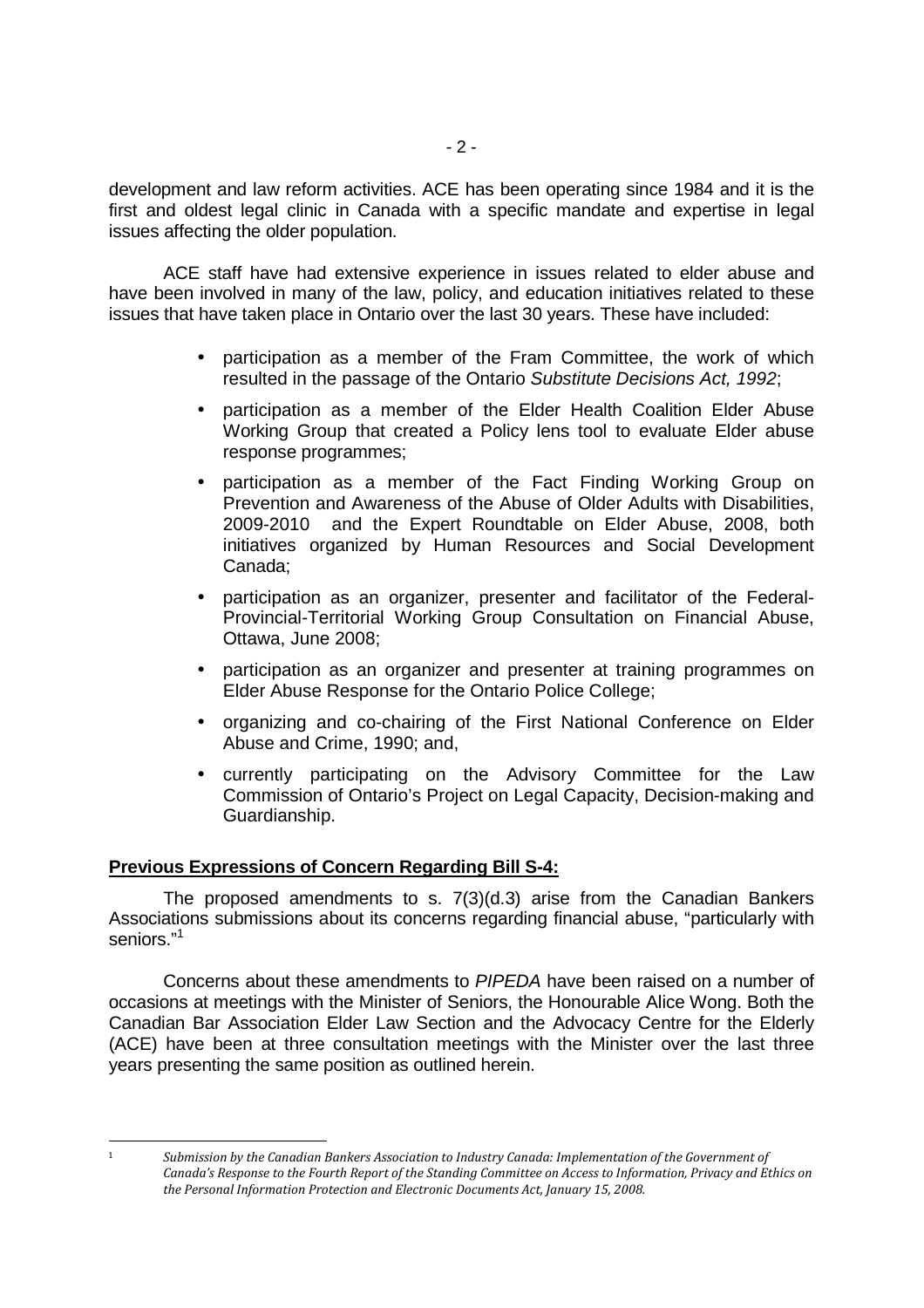ACE and a number of estates and trusts lawyers from across Canada, including the Chair of the CBA Estates and Trusts section, were invited to present or participate at a conference on Financial Abuse in March 2013 organized by the International Federation on Aging at the request of HRSDC. Government representatives as well as representatives from the Canadian Bankers Association and Senior Counsel from several banking institutions were at this conference. Again the same concerns about this amendment and particularly the disclosure to "next of kin" were discussed. The Canadian Bankers Association and various Government officials, including the Minister of Seniors and her staff, should be well aware of the concerns about this amendment – yet have taken no action.

#### **Commentary on Bill S-4**

Section 7(3) of PIPEDA pertains to waiver, in prescribed circumstances, of statutory consent and knowledge requirements. Bill S-4 would amend s. 7(3) of PIPEDA to permit banks to disclose information without the knowledge or consent of its customers, when such disclosure is:

> $(d.3)$  made on the initiative of the organization to a government institution, a part of a government institution or the individual's next of kin or authorized representative and

(i) the organization has reasonable grounds to believe that the individual has been, is or may be the victim of financial abuse,

(ii) the disclosure is made solely for purposes related to preventing or investigating the abuse, and

(iii) it is reasonable to expect that disclosure with the knowledge or consent of the individual would compromise the ability to prevent or investigate the abuse;

These proposed amendments raise two concerns:

- 1) The statutory waiver of consent in section 7(3)(d.3)(i) is focussed squarely at older adults and, as such, may be discriminatory; and
- 2) The list of people and organizations that may receive disclosure without consent is unnecessarily broad and not necessarily helpful. In particular the amendment to disclose information to the individuals 'next of kin" or "authorized representative" is problematic as financial abusers of older adults are most often people that could be described as a "next of kin" or "authorized representative".

The right to privacy and the application of the fair information obligations set out in PIPEDA should apply equally to all banking customers, regardless of their age. Unless and until an individual is found to lack capacity to manage their property, he or she is free to make decisions regarding finances. If a banker thinks that a given transaction is "uncharacteristic," his or her first step should not be the disclosure without the consent to the senior's family. The first step of any concerned banker should always be to discuss the matter directly with his or her client. Astonishingly, the proposed amendments permit bankers to skip this first step even where a senior is capable to deciding for him/herself.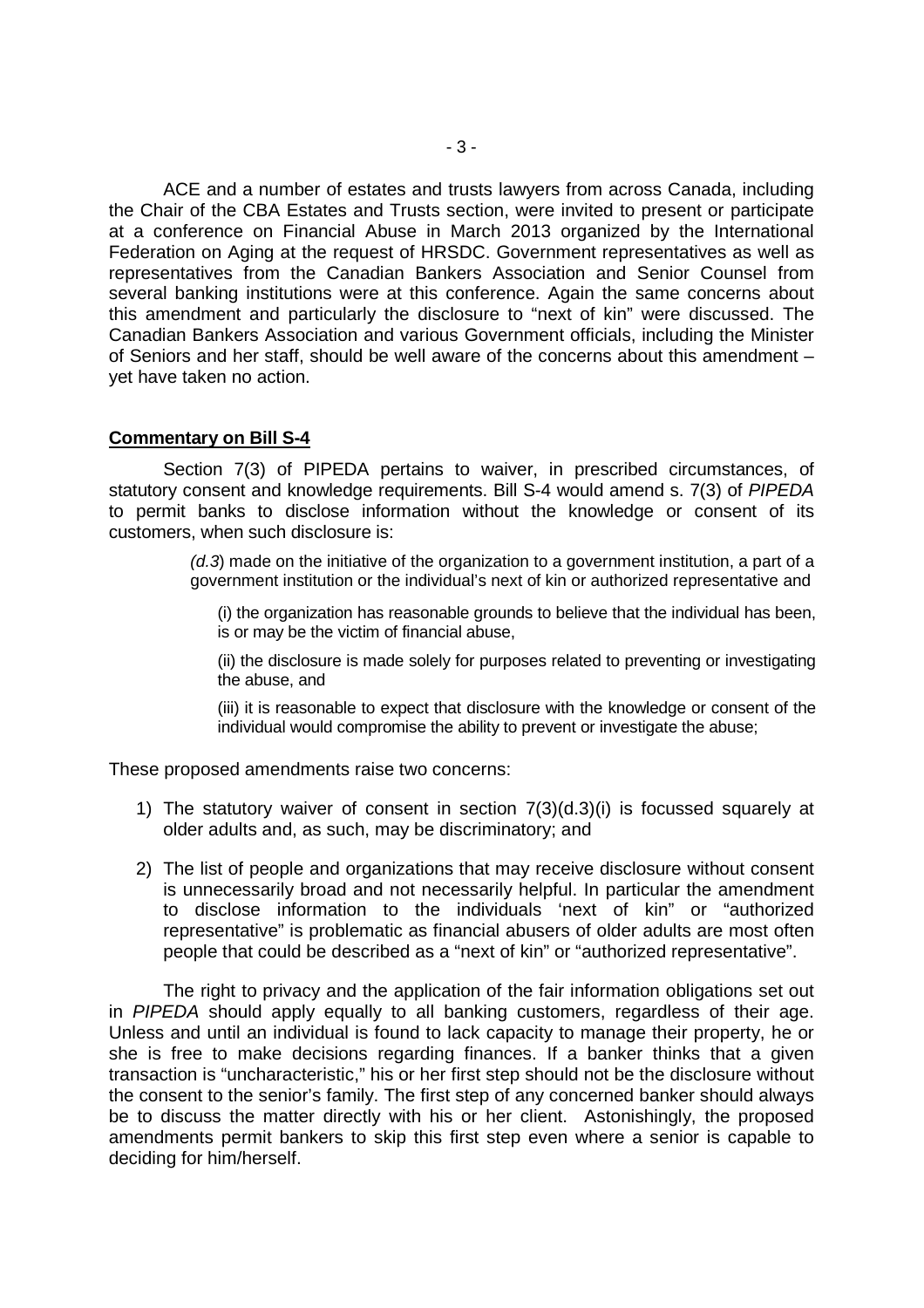With respect to the list of individuals or organizations who may be notified of the bank's concerns, the list is unnecessarily broad, and potentially harmful. Sadly, the perpetrators of financial abuse, and in particular, the financial abuse of older adults, are often "next of kin" or "authorized representatives".<sup>2</sup> Disclosure of information to "next of kin" or "authorized representatives" without the knowledge or consent of the alleged victim, as contemplated in (d.3), may alert the perpetrator to the bank's awareness of the abuse, which may increase the likelihood of further harm to the alleged victim. The lack of definition for the terms "next of kin" and "authorized representative" are problematic in that bank customers would not have any prior notice of to whom reports of alleged abuse would be made.

We do not object to reporting concerns of financial abuse to the police. Financial abuse, whether in the in the form of theft, extortion, or fraud, is a crime and should be reported to the police. Indeed, this disclosure is already permitted under s. 7(3) of PIPEDA which provides:

(d) made on the initiative of the organization to an investigative body, a government institution or a part of a government institution and the organization

(i) has reasonable grounds to believe that the information relates to a breach of an agreement or a contravention of the laws of Canada, a province or a foreign jurisdiction that has been, is being or is about to be committed, or

(ii) suspects that the information relates to national security, the defence of Canada or the conduct of international affairs;

Police would be captured by the phrase "government institution or part of a government institution" That phrase would also capture reports by banks to Offices of the Public Guardian and Trustee in those provinces, such as Ontario, where there is provincial legislation permitting reporting of alleged financial abuse of mentally incapable adults. In short, financial abuse is a breach of provincial and federal law, and may already be reported to appropriate investigative bodies and government institutions.

-

<sup>2</sup> R. v. Kaziuk, 2011 ONCJ 851; R. v. Webb, 2011 SKPC 181; R. v. Taylor, 2012 ONCA 809; Nguyen-Crawford v. Nguyen, 2010 CarswellOnt 9492; Johnson v. Huchkewich, 2010 CarswellOnt 8157; McMaster v. McMaster, 2013 ONSC 1115; see also Law Commission of Ontario, "A Framework for the Law as it affects Older Adults: Advancing Substantive Quality of Older Persons through Law, Policy and Practice" (Toronto: April 2012); Alberta Law Reform Institute, "Enduring Powers of Attorney: Safeguards Against Abuse" (Edmonton: February 2003).